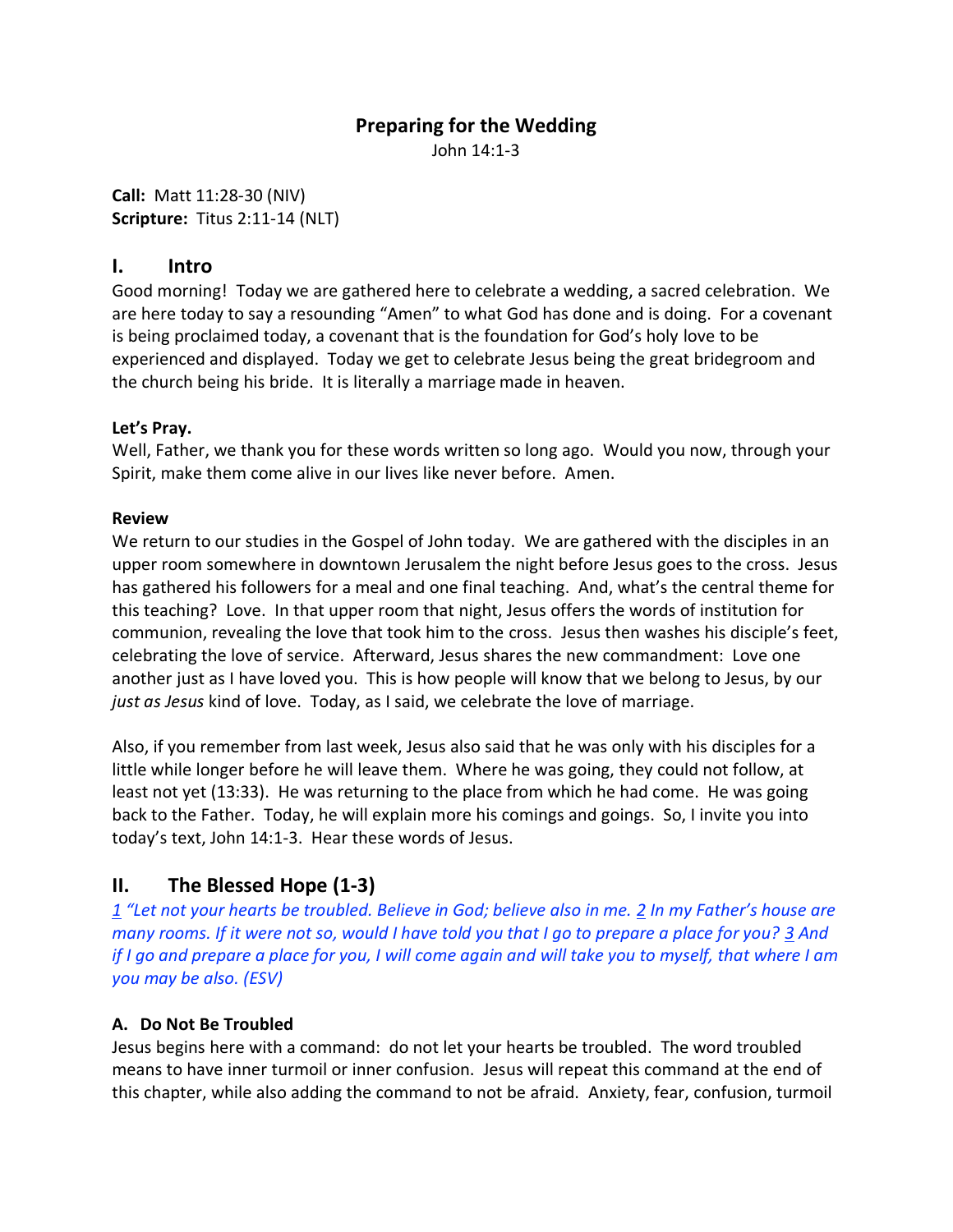– don't these words describe many in our world? Perhaps they describe you today? Are your hearts troubled this morning? If so, Jesus reveals here that he knows how you're feeling. He has just told the disciples that he was going away, and that they could not follow him yet. So, the fear of abandonment was rising up in their hearts and he knew it. They've traveled with Jesus for some 3 years, doing everything with him, following him everywhere, becoming great friends with him. And so, Jesus, the great cardiologist, wants to set his disciple's hearts at ease. Do not let your hearts be troubled, he says.

### **B. Trust**

And what's the remedy for a an anxious, fearful and troubled heart? The rest of verse 1: Believe in God; believe also in Jesus. Trust God. Trust also in Jesus. Even though Jesus is going away, they do not have to be troubled or afraid, and neither do you and neither do I. Trust him, especially in what he is about to say in this teaching. So, for the rest of this discourse we get some of the most amazing promises in all of Scripture. And, Jesus says – trust me on this. Throw the weight of your life upon these promises that I'm about to make. And it all begins with verses 2 and 3.

#### **C. Surface Explanation**

In these verses, Jesus says that although he is planning to go away physically, he promises to come back. And his going away is purposeful. It is not haphazard or aimless. His absence is purposeful. He is going away to prepare a place for them (and us) in his father's house. Then, when everything is ready, he will return to take them (and us) to that place, so that we may be with him where he is.

These are some of the most wonderful promises in all of Scripture. In Titus, this is what Paul will call the *"blessed hope*," what we read in our scripture reading today (Titus 2:13). Jesus will go away physically to prepare a place for us. And, when it is ready, he will come back and take us to be with him.

I think these are some of the most comforting words in the midst of a pandemic? For me, these promises have sustained me these last few months of study. I have felt troubled at many times. I have felt fear. I have felt anxiety. But, in the midst of all of these struggles, Jesus is preparing a place for me, and will someday come back and take me to be with him.

#### **D. 1 st Century Jewish Ears Introduction**

Now, if that was all this text meant, that would be awesome enough, wouldn't it? It would be enough to sustain us in this in-between time, between his first and second comings. But, the truth is there is much more to be heard in Jesus' words here. If we had first century Jewish ears, we would hear a whole lot more in these words.

As with the rest of John, on one level, just hearing Jesus' words on their own is wonderful enough. However, adding the historical context behind his words makes his words come alive in whole new ways, at least for me. For example, if you remember, in the first 12 chapters of John, the context of the Jewish feasts lays behind much of what Jesus said and did. Here,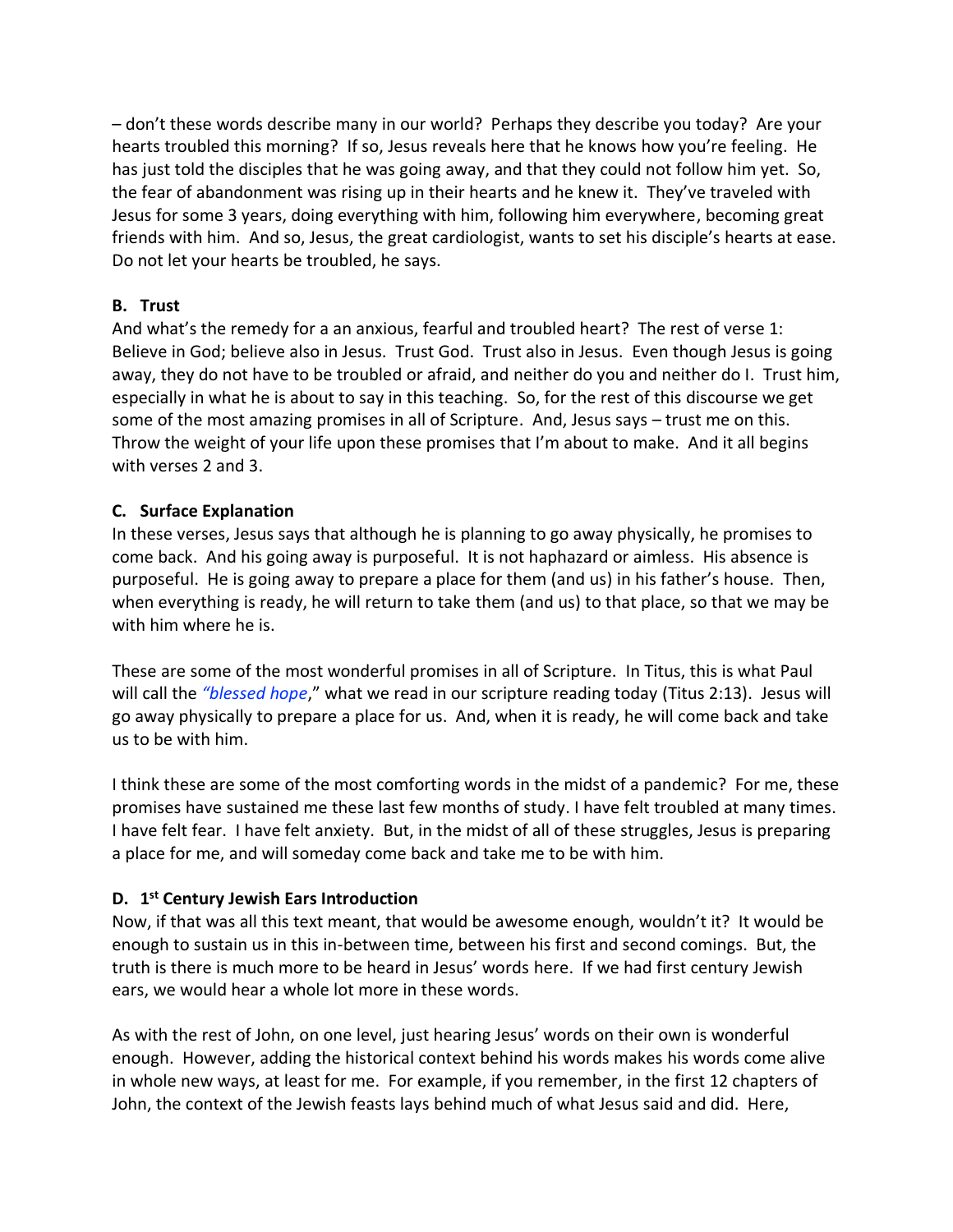Jewish marriage customs of the first century lies behind Jesus' words. When we hear these words in that context, we not only hear about Jesus' comings and goings, we also hear better the purpose of his comings and the implications for discipleship between his comings.

So, for the next few minutes, I will explain the  $1<sup>st</sup>$  century Jewish marriage customs.

# **III. The Jewish Marriage Customs**

## **A. The Jewish Betrothal Ceremony**

A Jewish marriage technically began long before the wedding day. A Jewish marriage began with what was called a betrothal ceremony, or what we might call an engagement ceremony. Although the betrothal ceremony was much more formal than our engagements, because it had legal ramifications in the event the relationship fell through.

In a betrothal ceremony, a new covenant was established between the prospective bride and groom. And, here's how it worked:

- 1. To begin the process, the groom would leave his father's house and would travel with his best man to the bride's home.
- 2. The groom would then meet with the bride's father and finalize all arrangements. In particular, the groom and father of the bride would settle on a purchase price. Sorry ladies, women were bought with a price back then. As soon as this price was agreed upon, technically the marriage went into effect.
- 3. Next, this new covenant was sealed by drinking a cup of wine over which the betrothal blessing was spoken. So, imagine this scene. We are at the bride's father's house. The groom and father of the bride agree on a price, then exchange a cup of wine. Over this wine, the groom says a blessing which goes like this, "I go to prepare a place for you and when I have prepared it, I will come again and take you to where I am that you may be with me."
- 4. After the blessing is said, the groom then leaves the bride's house and returns to his father's house. Typically, he would be gone for about one year. During this time of separation, the bride prepares herself for the wedding, while the groom prepares an apartment in his father's house, where they will eventually live. Although the bride and groom did not live together or see each other during the betrothal period, they were legally and spiritually bound to each other. So binding is this betrothal covenant that if the man died during the time, the woman was considered a widow. And, to break this betrothal agreement was the same as divorce.

An example of this betrothal ceremony is of course Mary and Joseph. It is during this betrothal period that Joseph discovers that Mary is pregnant with Jesus. And this is why Joseph's first response is to divorce Mary quietly. She has obviously broken the covenant. She has not been faithful. And, it takes an angel to make Joseph believe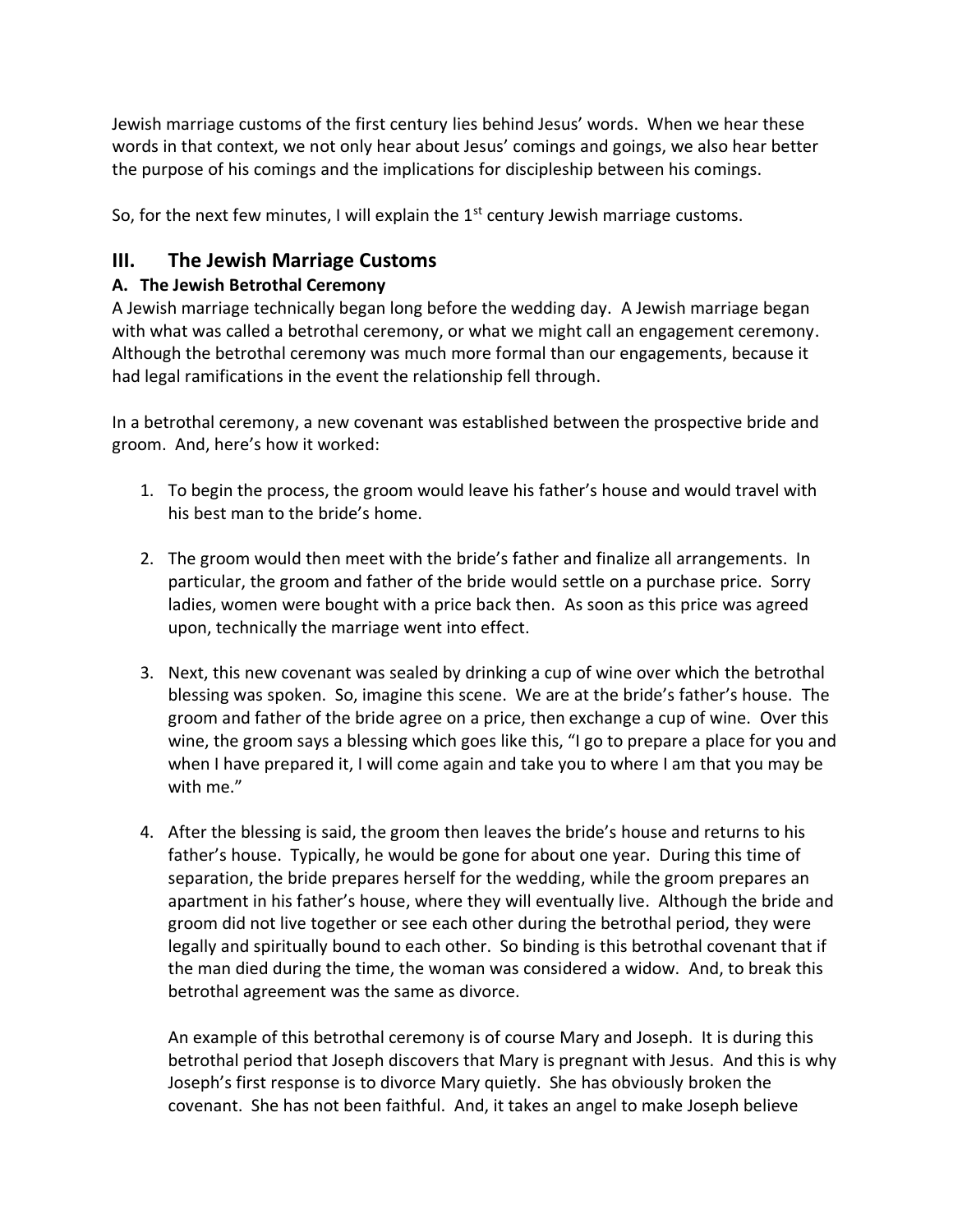what he wanted to believe, that Mary had not been unfaithful, that the baby growing in her had been conceived by the Holy Spirit.

5. At the end of the betrothal period, then, the groom, dressed in festive attire and accompanied by his friends, would return to the bride's home. Although the bride and family had a rough idea of when they would come, they did not know the day or the hour. Typically, the groom would arrive at night, adding to the anticipation and suspense. Upon his arrival, the shout would go up, "Here's the bridegroom, come out to meet him!" And, then, with great joy, the bride, veiled and accompanied by her maidens, would come out to join the groom and his friends.

## **B. The Jewish Wedding**

The wedding would then begin and usually last seven days. It began with a ceremony involving the verb "take." The groom goes to the bride's house and "takes" her from her home, thus the Hebrew expression, "the man takes a wife."

# **IV. The Upper Room "Marriage"**

## **A. Setting the Scene Again**

Now with that imagery in place, let's go back to the upper room and reflect again on what has happened. As I said in the introduction, during dinner, the other Gospels tell us that Jesus takes bread and a cup of wine and gives it to his disciples saying, "This bread is my body for you and this cup is the new covenant in my blood." He then washes their feet. And after washing their feet, he tells them he is leaving, but they cannot follow him yet. He then says, *1 "Let not your hearts be troubled. Believe in God; believe also in me. 2 In my Father's house are many rooms. If it were not so, would I have told you that I go to prepare a place for you? 3 And if I go and prepare a place for you, I will come again and will take you to myself, that where I am you may be also.*

Do you now hear *all* that Jesus is saying in these words?

## **B. Jesus is the Great Bridegroom**

About himself, Jesus is speaking as the great bridegroom, the bridegroom of the people of God. It's quite astonishing! It's one of the most audacious claims Jesus could have ever made! Because in the Old Testament, only God speaks this way.

- Isaiah 54:4-5: "*Fear not, for you will not be ashamed, for your Maker is your husband, whose name is the Lord of hosts."*
- Isaiah 62:5: *"…as the bridegroom rejoices over the bride, so shall your God rejoice over you."*
- Hosea 2:16, 19-20: "*In that day, declares the Lord, you will call me 'My Husband." … And I will betroth you to me forever. I will betroth you to me in righteousness and in justice, in steadfast love and in mercy. I will betroth you to me in faithfulness. And you shall know the Lord."*

Jesus is the great bridegroom!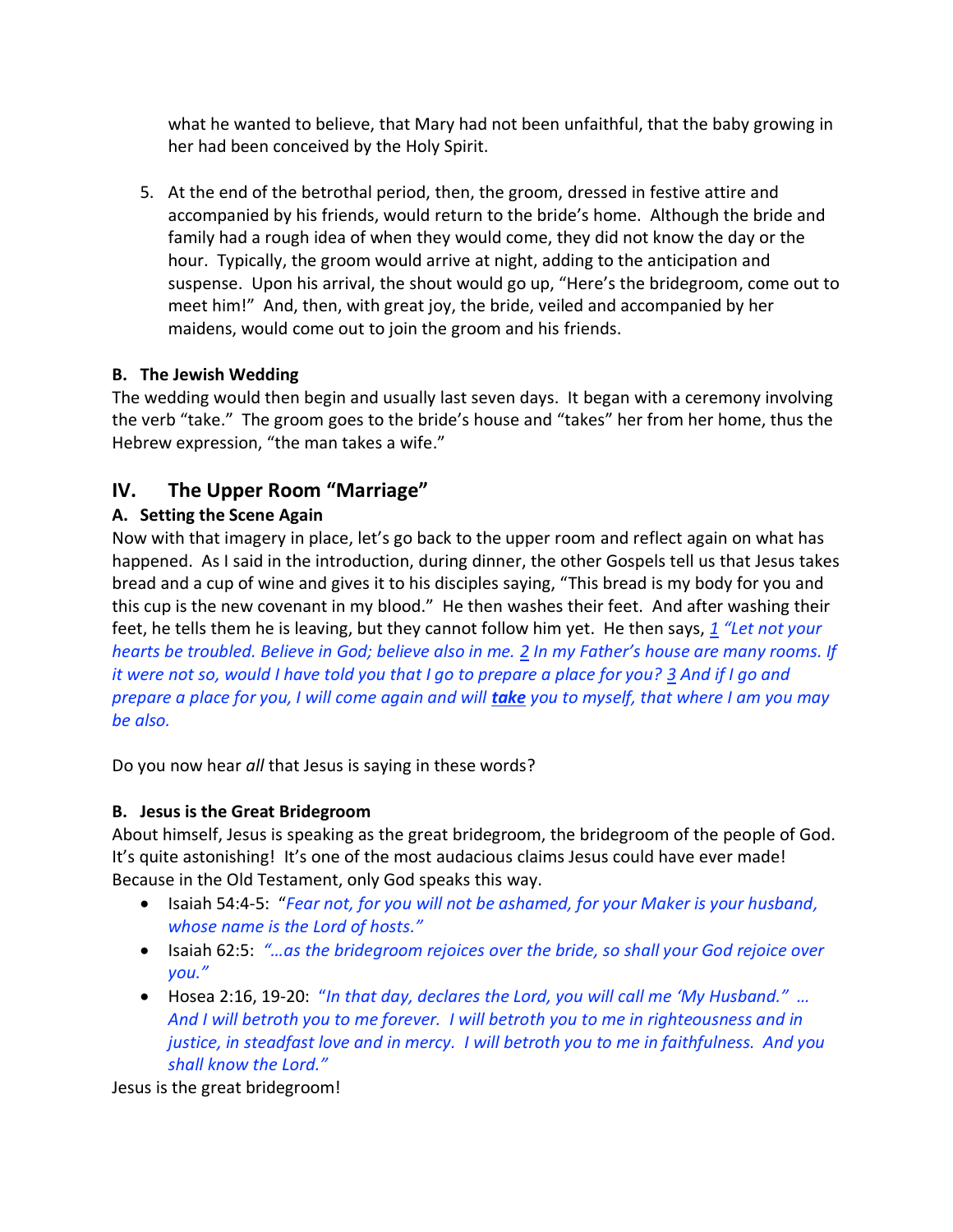#### **C. We are Jesus' Bride**

Which of course means that we are his bride. His people are his bride. Jesus thinks of us as his bride. We are called his disciples. We are called citizens of his kingdom. We are called sheep of his pasture. We are called members of his body. We are called his sisters and brothers. But, we are also his bride!

- 1. He has made the long journey from his father's house to our house.
- 2. He has already finalized the arrangements with the Father. He has already paid the purchase price for us, shedding his own blood.
- 3. He has sealed the agreement by drinking a cup of wine, declaring this is the new covenant in my blood.
- 4. He has given us an engagement ring, the Holy Spirit, who is the down payment for life in his Father's house.
- 5. And, he says to us, "Don't be afraid! Don't be troubled! Trust me. I've gone to prepare a place for you. *In my Father's house are many rooms. And, when I am ready, I will come again and will take you to myself, that where I am you may be also."*

What comforting words!

I love my children. I love my mother and my father. I love my mother in-law. I sometimes love my father-in-law. I don't have grand-children yet, but if I am privileged to have them at some point, I will love them a lot, right grandparents? But, no one holds the place in my heart that my wife does. No one will ever hold the place in my heart that my wife does.

We are the bride of the Father's only-begotten Son! It's astonishing!

#### **D. John's Preparations For Us**

Now John has been preparing us for this throughout his Gospel. You realize that right?

- Where does Jesus' public ministry begin? At a wedding feast in Cana in chapter 2.
- And, how does John the Baptist, the preparer for the way of Jesus, refer to himself? As the friend of the bridegroom in chapter 3.
- And, how about the woman at the well in chapter 4? The Samaritan woman meets Jesus at a well. Now, if you know the Old Testament, you'll know what happens to women at wells in the Old Testament? They find a husband. They become wives.
	- o Abraham's servant finds a wife for Isaac at a well.
	- o Jacob finds a wife at a well.
	- o Moses finds a wife at a well.
	- $\circ$  In John chapter 4, Jesus meets a woman at a well. Through their conversation, we find out a lot about this woman, especially that she doesn't currently have a husband. Well, now she does! The Samaritan woman at the well becomes one of the first to be Jesus' bride.

John's been preparing us for this wonderful truth throughout his entire Gospel, that we are the bride of Christ.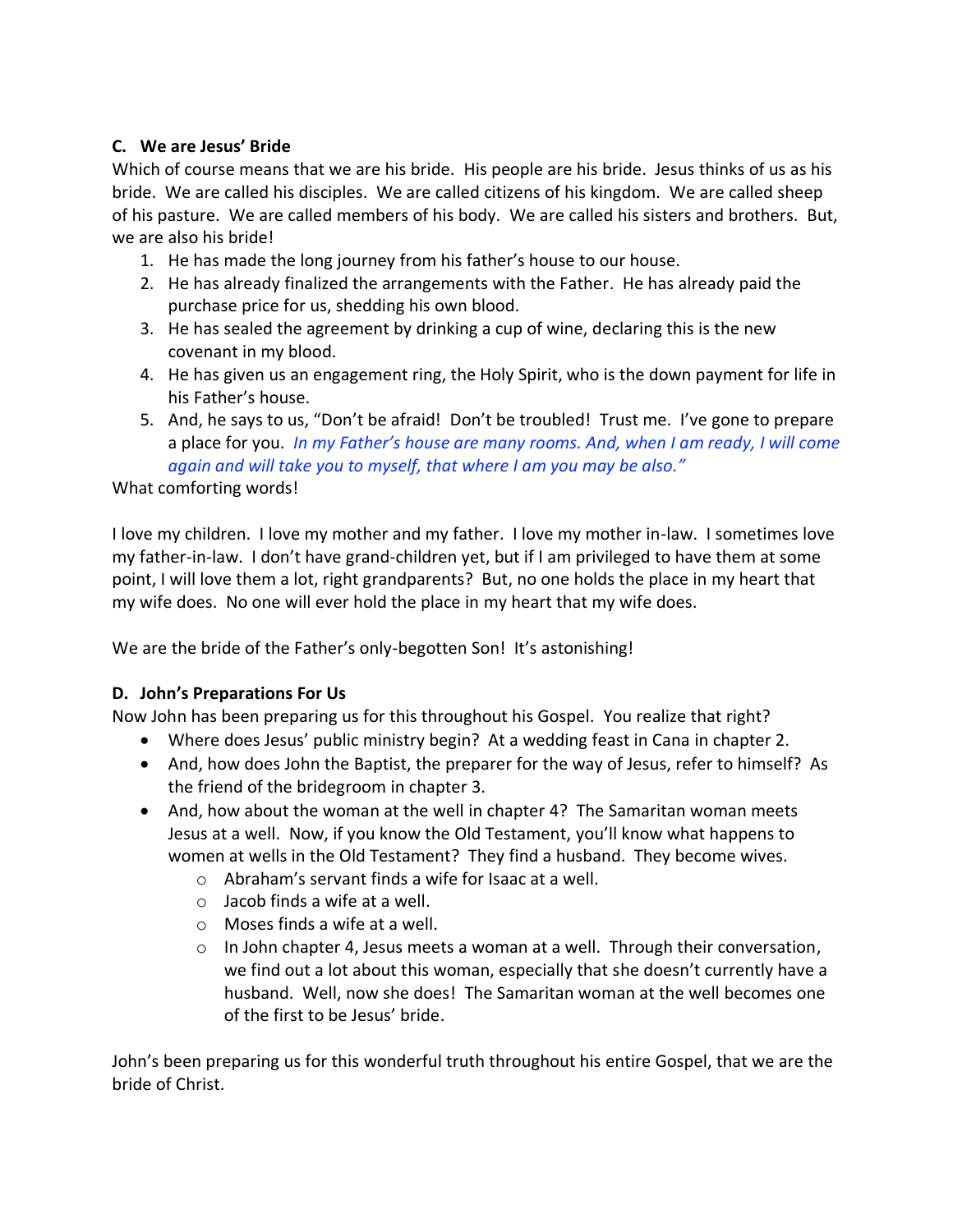So what are some of the implications of this image for us today? I have five.

## **V. Implications**

## **A. The Intimacy**

First of all, the bride imagery speaks to the deep intimacy we have with Jesus. Indeed, scripture affirms throughout that marriage is the closest link where humans are joined together. This is Paul's argument in Ephesians 5 where Paul returns to Gen 2:24 as the basis for marriage, *"Therefore a man shall leave his father and mother and hold fast to his wife, and the two shall become one flesh"* (Eph 5:31). In the next verse, Paul then explains that this intimate link provides the model for the depth of intimacy experienced between *"Christ and the church"* (Eph 5:32). Paul completes his argument by calling this intimacy "'great' because it is so profound and significant" (Arnold, 397). Jesus desires a deep intimacy with him.

### **B. The Security**

Secondly, the bride imagery speaks to the deep sense of security we have with Jesus. For the bridegroom has sealed this marriage certificate in his blood. He is committed to us "for better or for worse, in sickness or in health, as long as we both shall live." And we're going to live with him for a long time! This means that when the worst comes out in me, I don't need to fear losing him! He's already seen the worst in me! He saw it when he proposed, and he still proposed! *"While we were sinners, he died for us"* (Rom 5:8). He's not going to be surprised with any wrinkles in me, and I have a lot of wrinkles. This means he will never discover something in me or you that will make him want to cancel the covenant. I will never hear Jesus say, "Well, Shawn, if I had known that about you, I would never had proposed." He will never say that to any of us. He's the great lover! He chose us just as we are and will stay with us for better or for worst.

#### **C. The Motivation**

Thirdly, since we are his bride, we have great motivation to remain loyal to him! We don't want to be fooling around with other lords and other lovers. His great love keeps calling us to exclusive devotion to him. His call is grounded, at least in part, in the reality that every other lord, every other lover, will let us down. But his call is also grounded in the fact that he wants exclusive devotion to him. So, he pursues us, he pursues us in countless ways. For one thing, he pursues us through all the love letters he's written to us. He pursues us through his loving prayers for us, especially the prayer coming up in chapter 17. He pursues us in the act of communion as we remember his sacrifice. And on and on it goes. So, when he comes, he doesn't want to find us in another lover's bed. He calls us to loyalty.

## **D. The Clarity**

Fourthly, the bride imagery helps clarify our path of discipleship. Living out of this image helps us see the importance of creating space in our lives for him. As his bride, we'll do whatever it takes to stay in love and to grow in intimacy with him. When I had first fallen in love with Suzanne, I was working as a satellite engineer, putting in long hours. I was working 12 hour shifts, two weekends a month, and yet, I somehow always had time for her. We did long walks,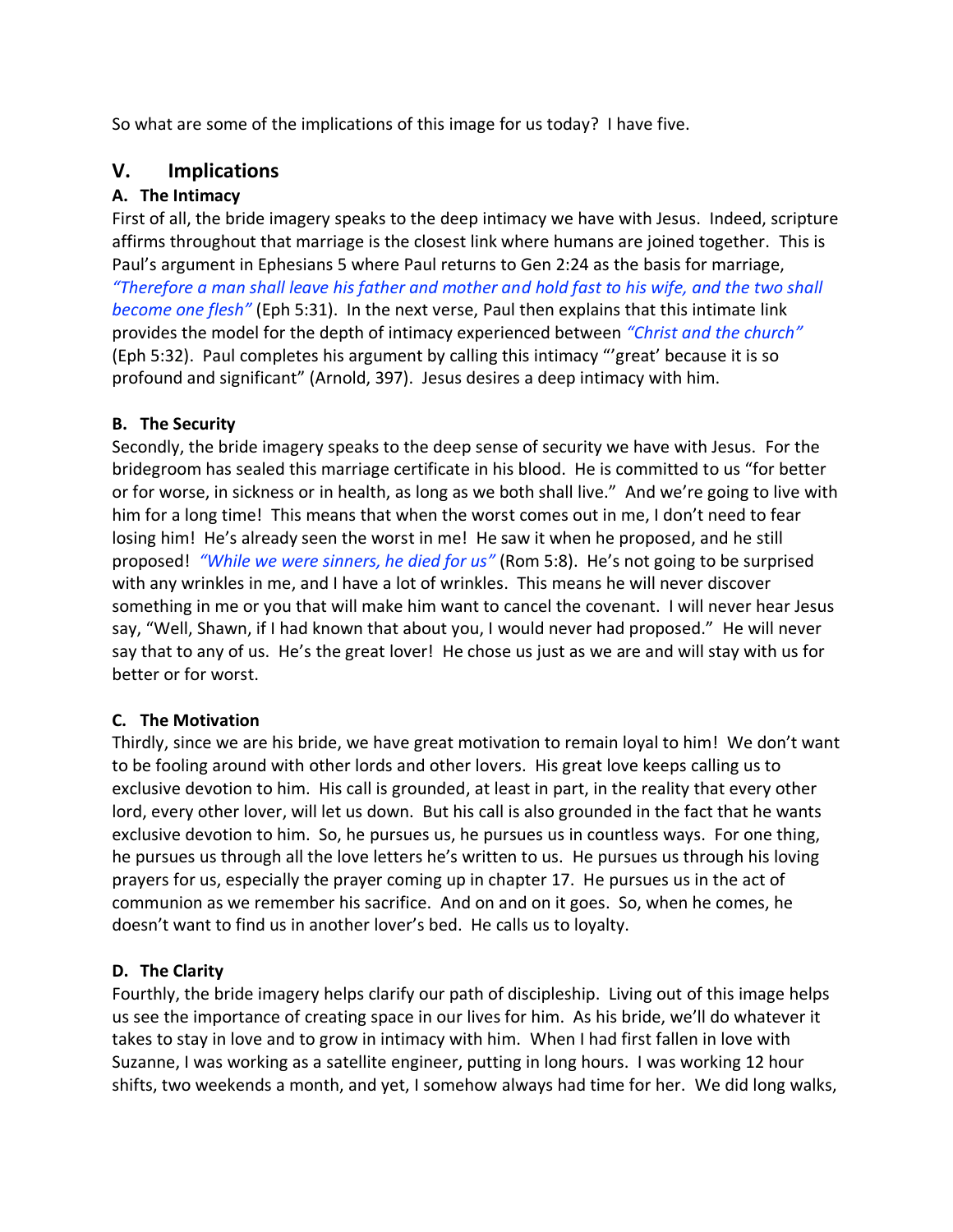long conversations, long dinners. I somehow had lots and lots of time for her! So, reflecting on this image clarifies our path of discipleship as his bride.

### **E. The Longing**

And, finally, keeping this image in mind will keep us alive in longing for his second coming. Because when you are in love, you long for the presence of the beloved. After all we are made for eternity. Sometimes we forget that, that eternity has been placed in our hearts.

I read an article recently called "Two Minutes to Eternity" which articulates well the meaning of life. It was written by a father who had two children who died very young. One of them, named Toby, only lived two minutes. And after this father went through the grieving and sorrow and darkness, he wrote this article. And, he asks the question, "Why did God make Toby to live two minutes?" And, it opens up the question, "Why did God make anyone to live however long we live?" Why did he make me to live 50 years? Why did he make you to live however many days you're going to live? Why did he make any of us to live as long as we are to live? At the end of the article, this grieving father arrives at his answer, and it's not a cheap answer right, because this man and his wife suffered terribly. His answer is this: God didn't make any of us to live two minutes or 50 years or 80 years. God created Toby and us, every one of us, to live for eternity. And, deep down, every part of our being knows it. We were made for eternity. Eternity has been placed in our hearts (Ecclesiastes 3:9) [\(https://www.christianitytoday.com/ct/1994/may-16/minuteseternity.html\)](https://www.christianitytoday.com/ct/1994/may-16/minuteseternity.html).

And, so, we long for his second coming when he will take us to be with him where he is. And we'll participate in the wedding feast of the lamb. In Revelation 19, John speaks of the bride beautifully arrayed in her wedding garments being invited to a great feast with Jesus, the great bridegroom. This is what is in store for those who trust him and his promises. So, when we keep the bride image in mind, we stoke our longing for his return and our presence with him forever. Someone has said, "Those who love him best, long for him most."

## **VI. Conclusion**

Don't let your heart be troubled. Don't be afraid, Jesus says, "I've gone to prepare a place for you. '*In my Father's house are many rooms. And, when I am ready, I will come again and will take you to myself, that where I am you may be also'" forever and ever.*

Even so, come Lord Jesus.